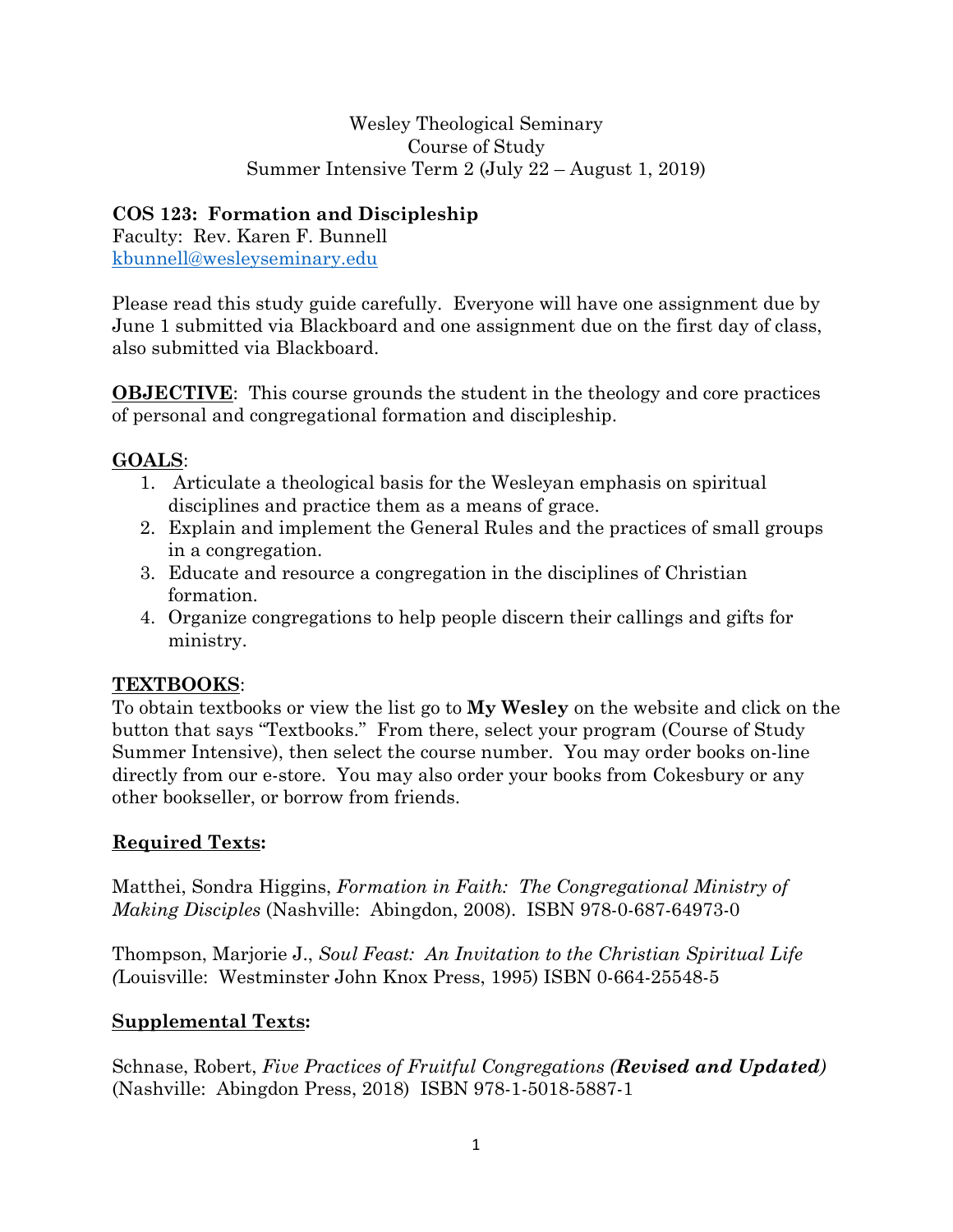#### *The two supplemental texts by Barbara Bruce (below) both discuss the theory of multiple intelligences; one applies the theory to teaching adults, the other to teaching children. It is not necessary to read both – please pick the age group which you feel least comfortable teaching, and read that book.*

Bruce, Barbara, *7 Ways of Teaching the Bible to Adults: Using Our Multiple Intelligences to Build Faith* (Nashville: Abingdon, 2000) ISBN 978-0-687-09084-6

Bruce, Barbara, *7 Ways of Teaching the Bible to Children* (Nashville: Abingdon, 1996) ISBN 0-687-02068-9

#### **ON-LINE ASSIGNMENTS:**

**Written assignments should be 10 pages in length, double spaced with one inch margins and 12 point font (Times New Roman or Century Schoolbook).** 

#### **Assignment Part 1, due June 1, posted to Blackboard**

- Read Matthei, Sondra Higgins, *Formation in Faith: The Congregational Ministry of Making Disciples.*
	- o **On the first page, please include your name, date, course name and number.**
	- o Answer the question on page 16 under "Personal Experience in the Church." (2 pages)
	- o Complete the table on page 17. (1 page)
	- o In your own words, summarize and contrast the different models of how people grow in faith explained in chapter 2. Which of these best fits with your personal experience? How might these models assist you in designing a program for Christian formation in your congregation? (1-2 pages)
	- o With your congregation in mind, answer questions from Formation in Faith, pages 109-116. (5-6 pages)

#### **Assignment Part 2, due the first day of class, posted to Blackboard**

- Read Thompson, Marjorie J., *Soul Feast*
- Please note that question 2 (below) requires you to practice an unfamiliar spiritual discipline for at least a week before writing about it. Give yourself time to complete the assignment.
	- o **On the first page, please include your name, date, course name and number.**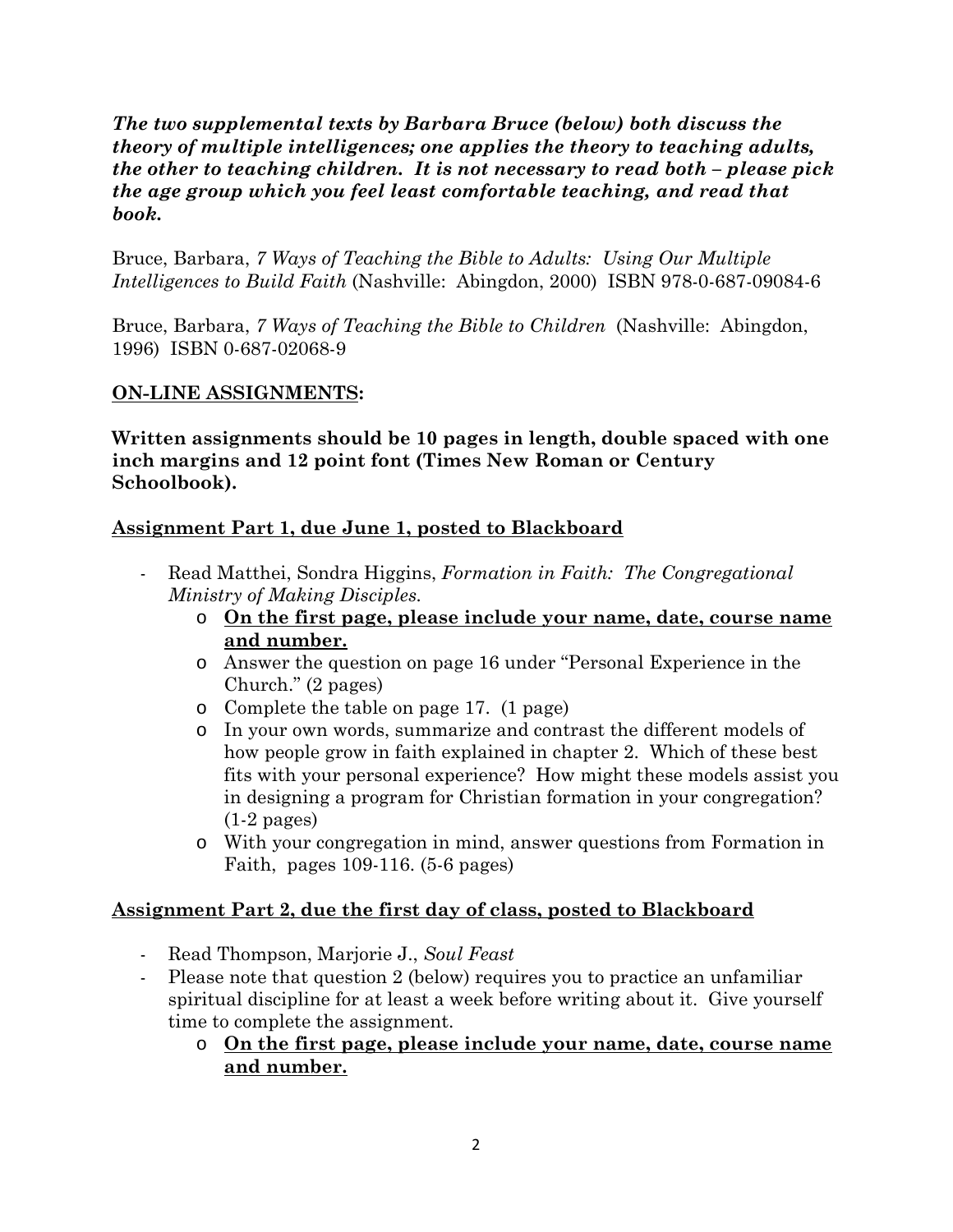- o In Chapter 1, Thompson writes about the factors contributing to spiritual hunger in our time. Which of these factors do you see at work in your congregation and community? What other factors do you see contributing to spiritual hunger? (1-2 pages)
- o Pick one of the spiritual disciplines explored by Thompson. Please pick a discipline that is new to you, or the one that is the least familiar. Spend at least one week intentionally practicing it and write a reflection on your experience. Did you experience the discipline as a means of grace? In what ways? How might you introduce this discipline to a congregation? (3-4 pages)
- o Reflecting on the chapter "Intentional Faith Development" in Robert Schnase's book *Five Practices of Fruitful Congregations*, write a proposal on a possible new spiritual formation practice or opportunity for your congregation. Include such things as: who would be the target audience, what would be the goal of the practice/opportunity, when would it be offered, what curriculum would be used, how would you determine its effectiveness, etc. (4 pages)

### **GRADING:**

### **Check Grading –**

 Check+ This indicates the assignment is well-crafted, reveals considerable insight, and moves beyond the range of the student's prior knowledge to begin to construct new perspectives and meanings for the subject. In other words, it shows the student's imagination at work; it has a creative edge.

 Check This indicates that the basic elements of the assignment have been faithfully included and the argument is internally coherent and clearly articulated.

 Check- This indicates that the assignement was not turned in on time, lacks clarity or focus and lacks reflective insight into the issues being discussed.

#### **Full Grading –**

 The instructor assumes that everyone in the class is capable of the work required to receive a "B" grade for each assignment. The following interpretations of the meaning of each grade have been developed to help class members review their work to identify strengths and problems.

"B" means that the basic elements of the assignment have been faithfully included, the argument is internally coherent, and clearly articulated.

"B+" means that the assignment is also well crafted.

"A-" means that the assignment is not only well crafted, but it also probes the issues with considerable insight.

"A" means the assignment is well crafted, reveals considerable insight, and moves beyond the range of the student's prior knowledge to begin to construct new